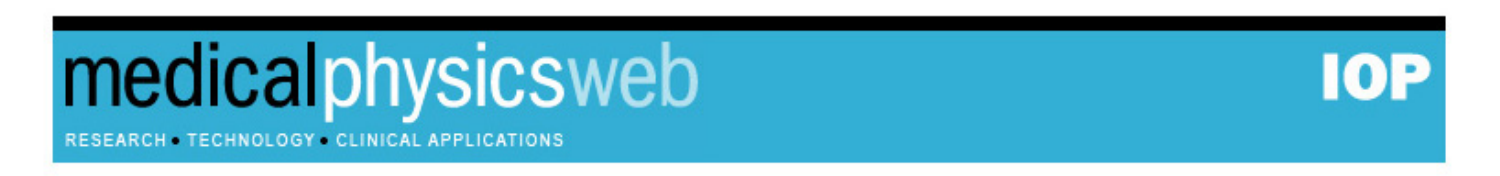#### **RESEARCH**

## May 4, 2012 **Synchrotron delivers full spectrum of ions**

**A collaboration between Brookhaven National Laboratory (Upton, NY) and Best Medical International (BMI) of Springfield, VA, has designed a unique synchrotron capable of delivering a full spectrum of ion species, from protons to carbon ions and potentially higher should this prove an effective treatment option. Work is continuing to finalize the design of the ion rapid cycling medical synchrotron (iRCMS), as well as to build some of the machine's key components, with the hope that installation can begin at Brookhaven within the next 12 months.**

The ability to deliver multiple ion species is not the only thing that will make the iRCMS unique. With each cycle, the machine will deliver a spread-out Bragg peak (SOBP) across a longitudinal column of the target, instead of to a single voxel as is the current norm. Discussions are also ongoing to decide whether gantries are required, as radiation could potentially be delivered from fixed beams whilst the patient is rotated in the horizontal plane.

"Brookhaven can draw on many years of invention and accelerator expertise as well as technology that we have developed for the US Department of Energy (DoE) nuclear and particle physics programme and the NASA space programme," explained collaboration co-ordinator Derek Lowenstein, from Brookhaven's Collider-Accelerator Department. "What we have proposed is a stateof-the-art machine with distinguishing features that will



Derek Lowenstein

result in the advancement of particle therapy."

### **When industry met academia**

Brookhaven and BMI have been collaborating for around two years under a formal "collaborative research and development agreement" – otherwise known as a CRADA. This type of deal, which is promoted by the US DoE, is designed to foster interaction between industry and government research facilities such as Brookhaven.

Under the terms of the CRADA, BMI provides all of the funding to support the ongoing research and development at Brookhaven. "They supply the financing and the medical expertise and we supply the accelerator and operations expertise," explained Lowenstein. "At the end of the day, BMI will take ownership of the machine that we invent."